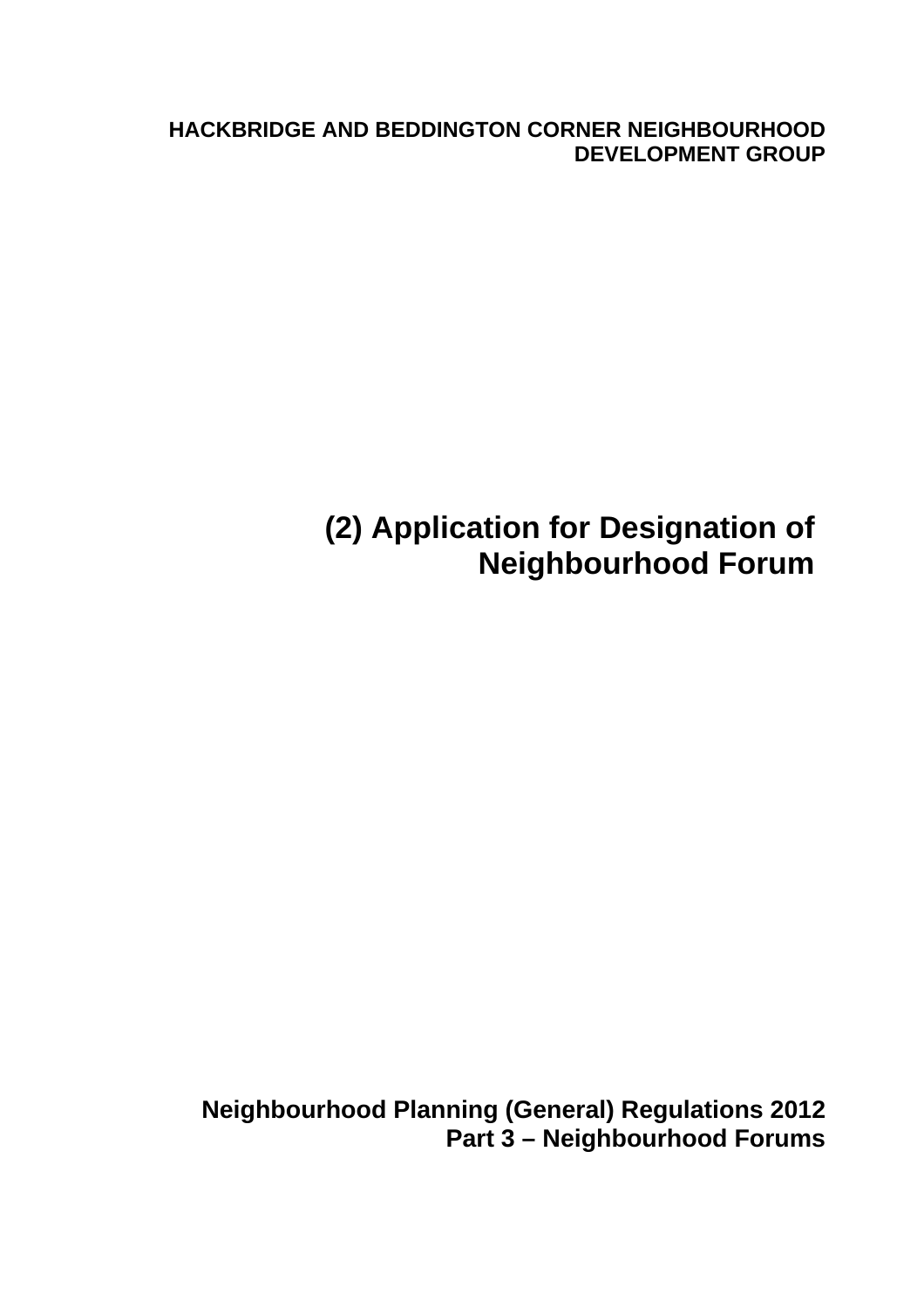# **APPLICATION FOR DESIGNATION AS A NEIGHBOURHOOD FORUM PART 3 (8)**

In accordance with The Neighbourhood Planning (General) Regulations 2012 Part 3 (8) this document represents the statement explaining why the Hackbridge and Beddington Corner Neighbourhood Development Group is considered a relevant body for purposes of designation as a Neighbourhood Forum.

#### **(a) Name of Proposed Forum:**

Hackbridge and Beddington Corner Neighbourhood Development Group (NDG)

#### **(b) Copy of Written Constitution:**

See Annex 1

#### **(c) Name of the Neighbourhood Area to which this application relates:**

Hackbridge and Beddington Corner (See Annex 2 for Map) - The boundary of the proposed neighbourhood area is largely as previously defined within the draft Hackbridge Masterplan (which was subject to wide public consultation in 2009), with some minor amendments. Please see the other application for the designation of the neighbourhood area for further details.

#### **(d) Contact details of Chair and Vice-Chair:**

In accordance with the requirements of the regulations the undernoted contact details are to be made public:

Helena Barrowclough (Chair) 07982 246923

Peter Lloyd (Vice-Chair) 07974 425120

Email: hackbridgeandbc@gmail.com Web: www.hackbridge.net

# **(e) Statement which explains how the proposed neighbourhood forum meets conditions contained in section 61F(5) of the 1990 Act:**

A group of local residents and businesses are submitting this application for designation of a neighbourhood forum, for which we will formulate and produce a 'neighbourhood plan'.

The Hackbridge and Beddington Corner NDG recognise and support the spatial vision for Hackbridge, as set out in the adopted Core Planning Strategy (2009), as a focus of sustainable regeneration and growth, bringing about the renewal of the fabric of the area through environmentally friendly innovative mixed-use redevelopment schemes, to create the UK's first sustainable suburb.

Hackbridge is currently the subject of imminent and extensive regeneration, including the redevelopment of a number of prominent sites within the area defined. This regeneration will have a significant impact on the existing residential and business community. Accordingly, local residents and businesses wish to be fully involved, by consulting, engaging and working with developers to ensure a positive impact in Hackbridge and Beddington Corner.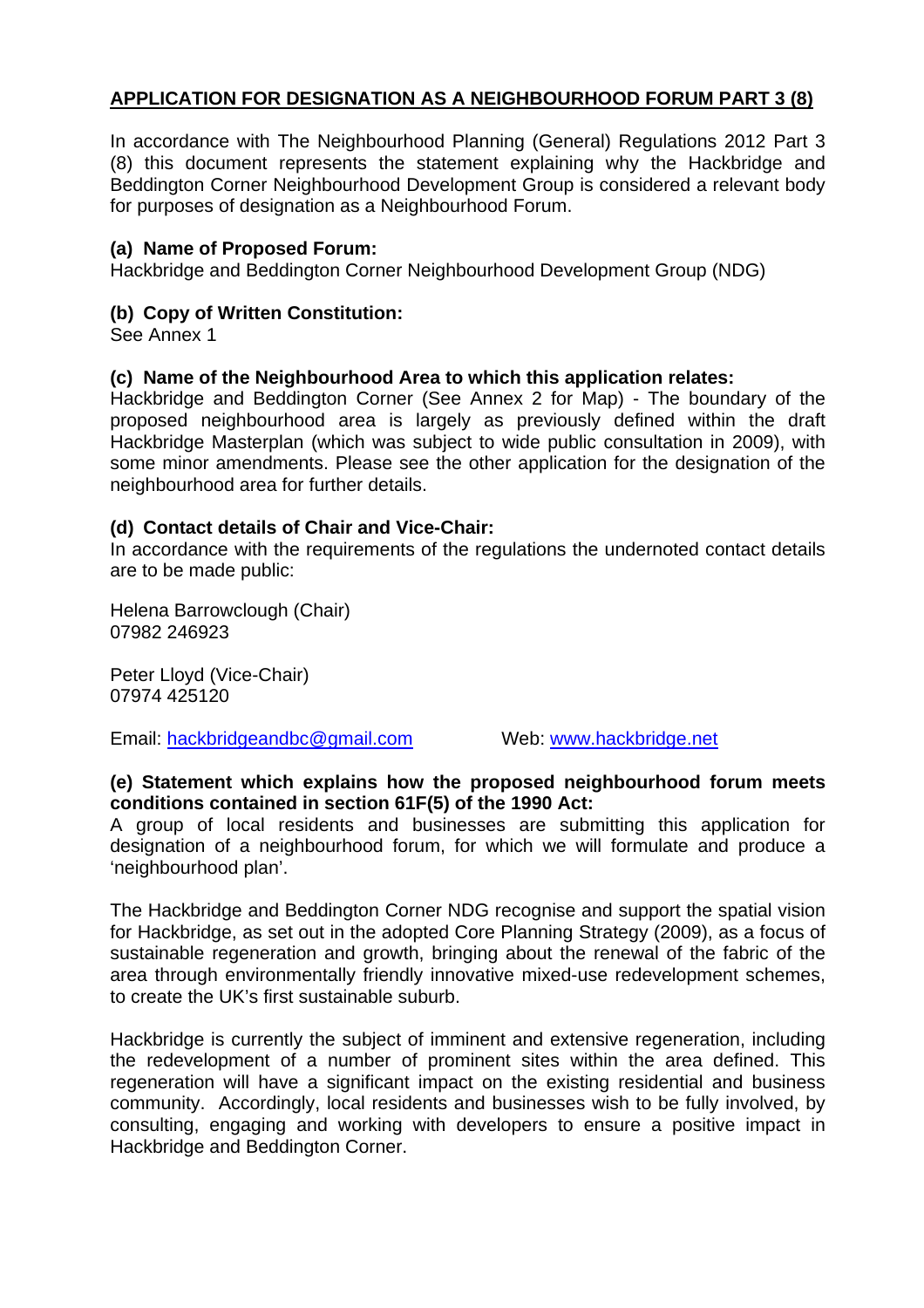Additionally, the award of funding from the Mayor's Outer London Fund, enhancement of the River Wandle and preparations for the development of the Wandle Valley Regional Park are also factors that will significantly influence the lives of residents and opportunities for business growth within Hackbridge and Beddington Corner.

Hackbridge has been designated as being suitable to move to the status of a district centre and sustainable neighbourhood. This will require careful planning to ensure that all of the people who live and work in Hackbridge feel included in this major change, as new developments will result in a significant influx of residents and new businesses into Hackbridge, with approximately 1,500 new homes and associated rise in population.

Developments, whether residential, commercial, educational, leisure, or other, require to be designed and built in full consultation with local residents and having regard to the affect on the local economy.

The members of the Hackbridge and Beddington Corner NDG are committed to producing a plan that meets the requirements of the 10 'One Planet Living' principles and, using the vehicle of a neighbourhood plan, aim to help Hackbridge become the first truly sustainable suburb, achieving the vision of the Core Planning Strategy. Through this process the residents and businesses aspire to:

- protect, enhance & improve access and use of open space for play, recreation & biodiversity;
- enhance connectivity between all the communities that comprise Hackbridge and Beddington Corner;
- support and grow the viability and identity of the local centre as it moves towards District Centre status, addressing the impact on the local residential population, business and potential visitors that will be attracted by the regeneration;
- develop a sustainable suburb;
- create a 'Low Carbon Zone' with zero carbon standards achieved for all new developments;
- promote sustainable transport and accessibility;
- improve health and well-being;
- further enhance the River Wandle and wetlands as a green corridor for wildlife and its enjoyment of people either living locally or visiting the area;
- address the causes and impacts of climate change and promote Hackbridge and Beddington Corner as an exemplar of 'One Planet Living';
- encourage 'built' energy efficiency and renewables, reducing waste, managing flood risk and protecting habitats and species diversity; and
- Identify, protect and restore buildings and structures of historic interest that demonstrate the heritage of Hackbridge and Beddington Corner.

Formulating a neighbourhood plan will provide clear guidance and direction to investors and developers, as to the way local people wish to see Hackbridge move forward and thrive in the future. It will form part of a long-term delivery plan, for implementation by a variety of partners.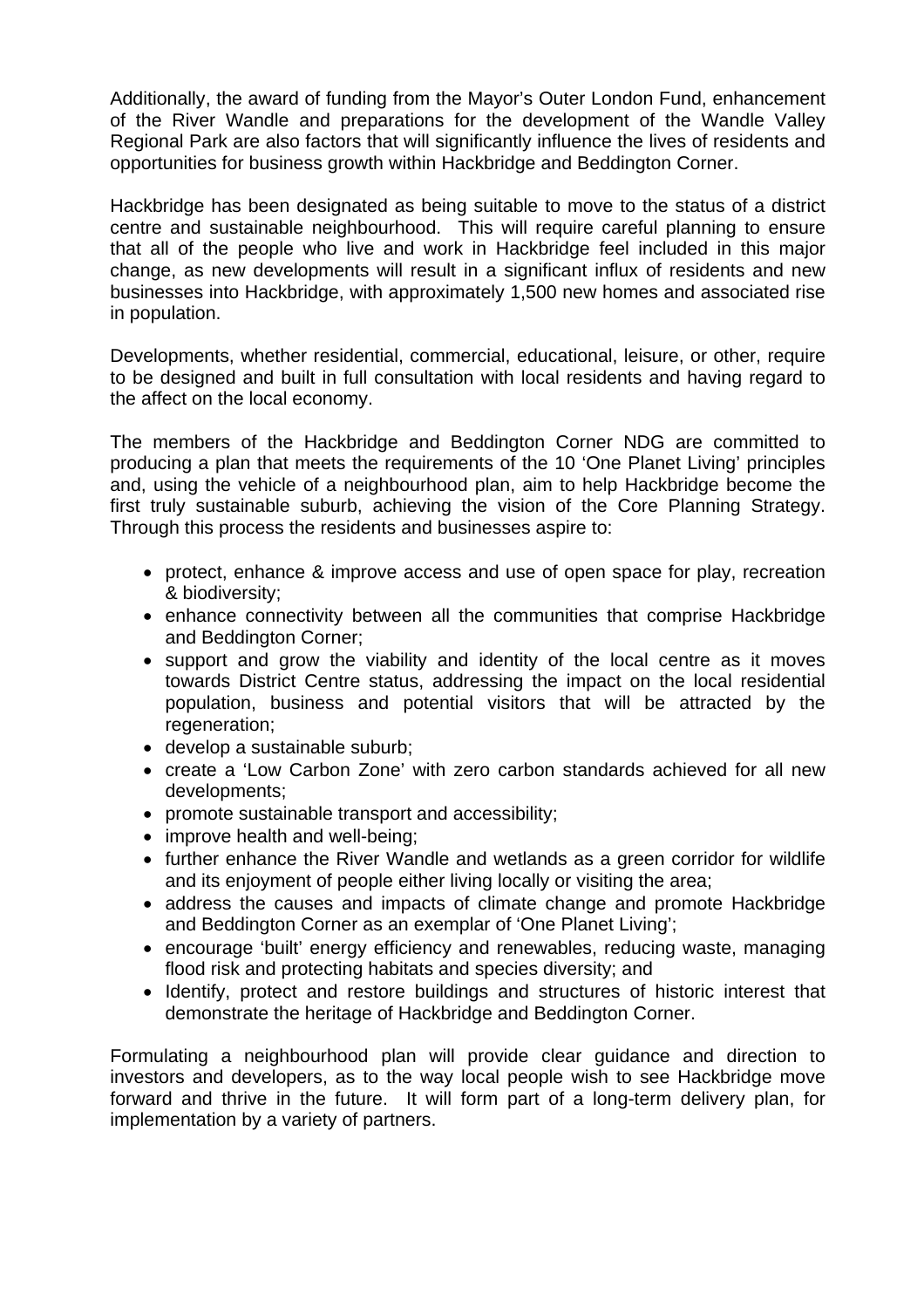The Hackbridge and Beddington Corner NDG has been meeting since June 2011 and consist of:

- local residents from all parts of the area;
- local businesses;
- Councillors;
- land owners:
- persons who work in the area; and
- Community and Interest Groups:
	- All Saints Church
	- Heads of Local Schools
	- Cycle Groups
	- Nature Conservation Groups

The current membership easily exceeds the minimum number of 21 individuals, including representatives from all above categories (Further membership details are set out in the 'Written Constitution, Annex 1). New members are actively encouraged at all times including information updates at the Local Committee and other local community meetings and events.

The Hackbridge and Beddington Corner NDG welcome the powers being passed to local residents and businesses under the provisions of the Localism Act 2012 and is capable of working with all relevant partners to help bring forward positive development in the neighbourhood. This has already been demonstrated by the Hackbridge and Beddington Corner NDG in its work with developers who have recognised the importance of the neighbourhood planning process.

As such the Hackbridge and Beddington Corner NDG have been working with those developers who are intending to bring forward sites for redevelopment, or are already in the process of redevelopment, in order to ensure the regeneration meets the aspirations of the community and impacts positively on Hackbridge and Beddington Corner. To date we have had constructive meetings with the developers and/or landowners of the Wandle Valley Trading Estate, the proposed Corbet Close regeneration (LB Sutton), the Felnex Trading Estate, Thames Water and Viridor. The experience gained through this work with developers and landowners will positively contribute towards the formulation of the neighbourhood plan.

Additionally the status of Hackbridge as a neighbourhood planning frontrunner has attracted offers of assistance and training from a number of external organisations including Locality, Design Council/CABE, Matrix Partnerships, Westminster College students, Glasshouse and Building Communities. The Hackbridge and Beddington Corner NDG have established good relationships with these organisations and have taken advantage of the training offered which has been a big benefit in preparing a neighbourhood plan.

Hackbridge and Beddington Corner NDG therefore consider that the above information demonstrates it is a relevant body for the purposes of Sections 61F(5) of the Town and Country Planning Act 1990, to apply for designation as a 'Neighbourhood Forum'.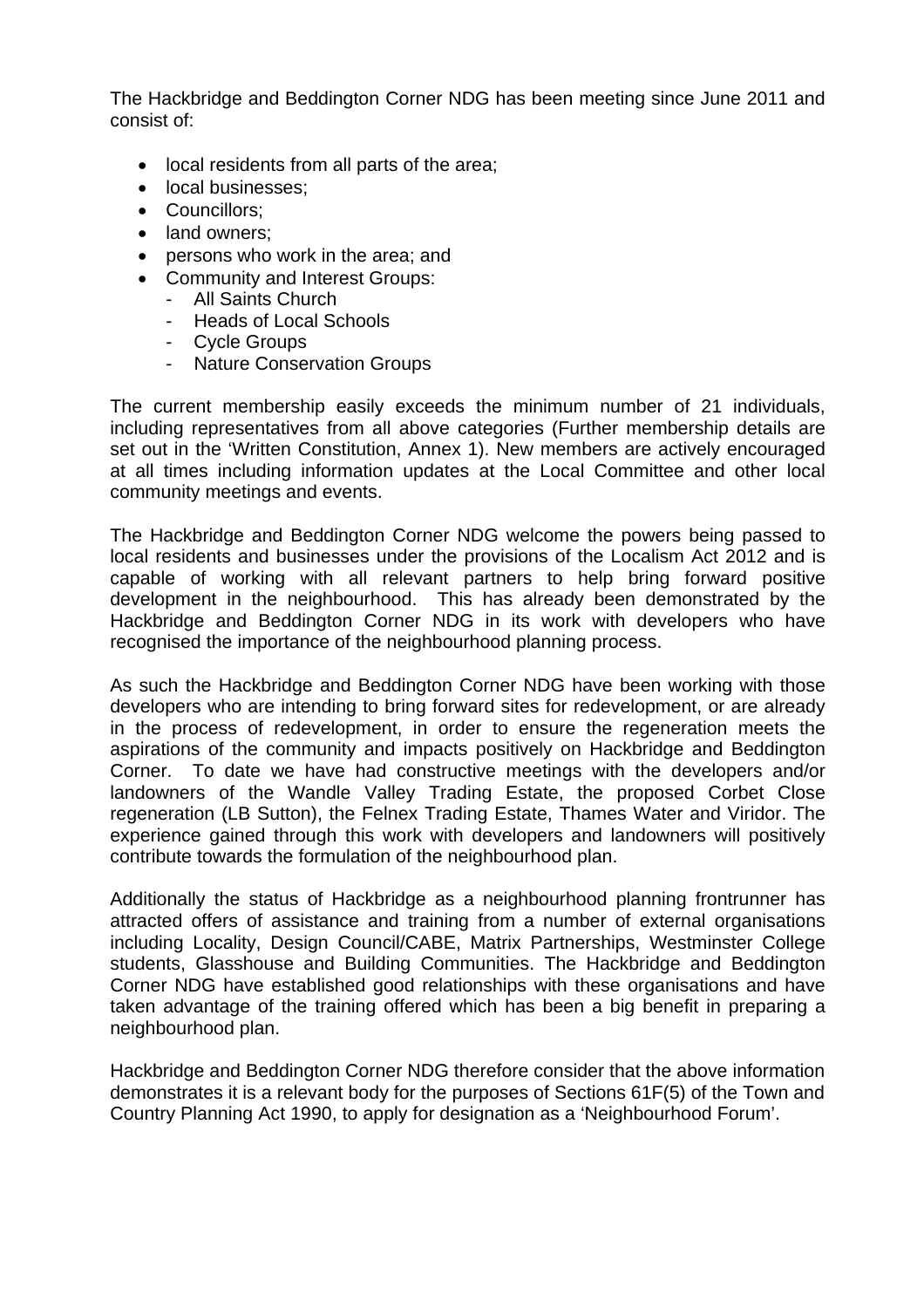# **ANNEX 1 – WRITTEN CONSTITUTION**

# **HACKBRIDGE AND BEDDINGTON CORNER NEIGHBOURHOOD DEVELOPMENT GROUP TERMS OF REFERENCE**

- **Purpose:** To shape the development of Hackbridge and Beddington Corner for the benefit of local people. Planning and improving the social, economic and environmental well-being of the Neighbourhood Area.
- Aim: The group aims to lead the local community in shaping future developments and may receive statutory powers.
- **Membership:** There should be a minimum membership of 21 members. Membership is open to all who live or work in Hackbridge and Beddington Corner (the Hackbridge Neighbourhood Area), Elected Members and Sutton Council
- **Meetings:** Meetings will normally be held monthly. Seven members will constitute a quorum. Formal meetings will be publicised on a notice board at All Saints Centre and on hackbridge.net.
- **Voting:** Discussions will aim at consensus. If a vote is taken, voting is restricted to members as defined above.

**Code of** Everyone is to be treated with respect.

**Conduct:** 

**Communication:** The Group will communicate with the local community through the web and printed materials, and through the Hackbridge Community Forum.

**Officers:** Chair, Vice-Chair and Secretary will be appointed at a formal meeting of the Group, normally for a period of 12 months. The Group will appoint facilitators to lead particular sub-groups.

The following sub-groups were identified and will report through this Group:

- Housing and the Built Environment
- Utilities
- Transport
- Local Economy
- Environment
- Health and Happiness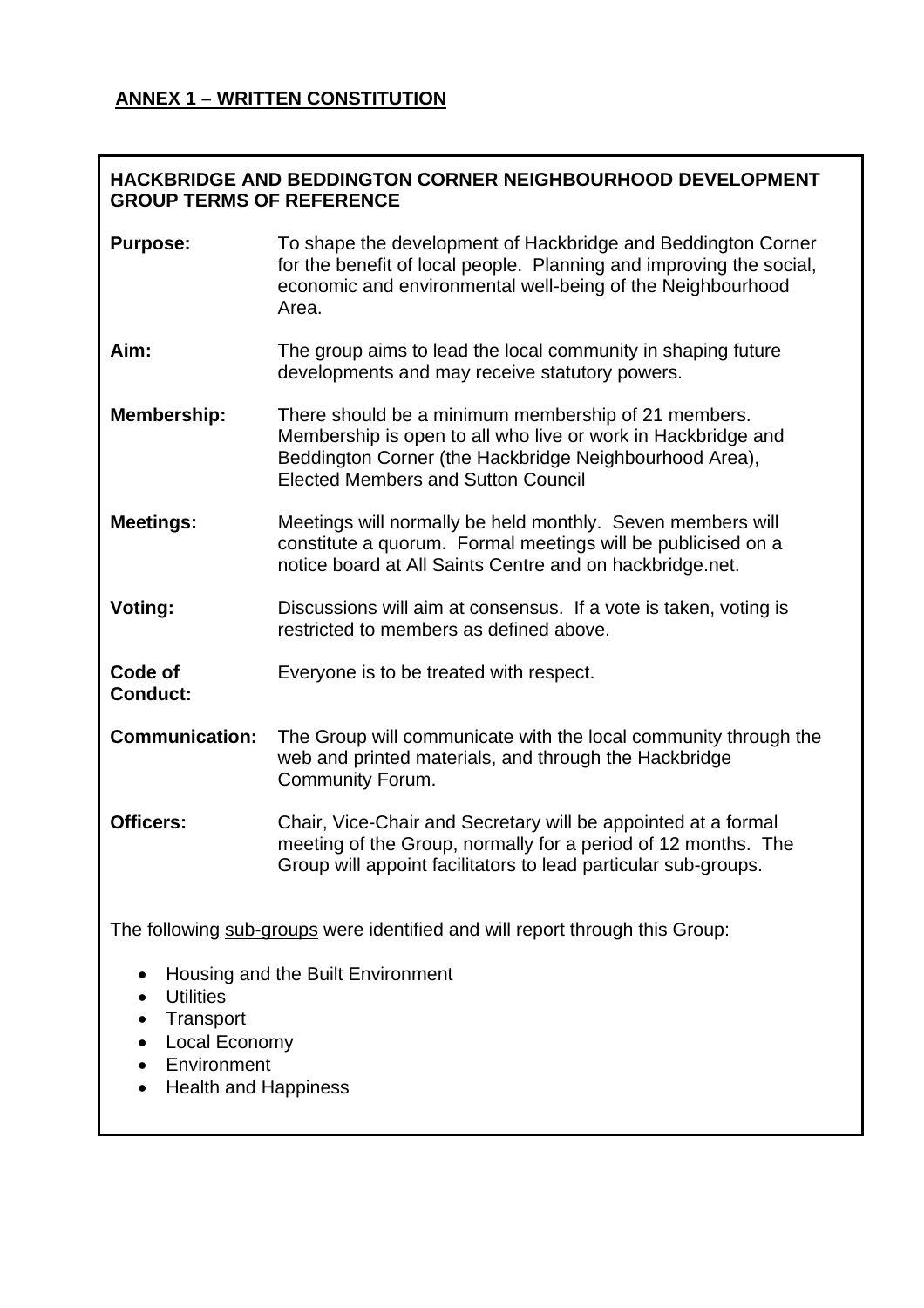#### **MEMBERSHIP LIST & ATTENDEES**

| General<br><b>Rev Andrew Roland</b><br><b>Lonny Prescott</b><br>Simon Courage<br><b>Tony Killaspy</b><br>Danielle Reid<br>Norman Jones<br>Ken Hersey<br><b>Colin Quemby</b><br><b>Bill Forsdick</b><br><b>Caroline Hall</b><br>Diane Bray<br>J Dow<br>Karalina Matskevich<br><b>Rebeka Russell</b><br><b>Robert Walker</b><br><b>Waleed Suliman</b><br>Ann Baker | Angela Leahy<br>Marianne Rasmussen<br><b>Sue Riddlestone</b><br><b>Chris Parry</b><br>Peter Lloyd<br><b>Pauline Lewis</b><br>Peter Alfrey<br>George Dow<br><b>Helen Heathfield</b><br><b>Charlotte Gilhooly</b><br><b>Esther Larbi</b><br>Jim Duffy<br>Meri Butler<br><b>Renee Davis</b><br><b>Steve Hoare</b><br><b>Warren Lewis</b> | Helena Barrowclough<br><b>Roy E Bennett</b><br>David Goymour<br>Julia Armstrong<br><b>Pauline Lewis</b><br>Pat Hart<br><b>Lysanne Horrox</b><br><b>Conor Moloney</b><br><b>Laurie Prescott</b><br><b>Christine Bongo</b><br>Francesca Bellucci<br>Jo Simister<br>Pooran Desai<br><b>Richard Griffiths</b><br>Umaya Younis<br>Yvonne Zimmerman |
|------------------------------------------------------------------------------------------------------------------------------------------------------------------------------------------------------------------------------------------------------------------------------------------------------------------------------------------------------------------|---------------------------------------------------------------------------------------------------------------------------------------------------------------------------------------------------------------------------------------------------------------------------------------------------------------------------------------|-----------------------------------------------------------------------------------------------------------------------------------------------------------------------------------------------------------------------------------------------------------------------------------------------------------------------------------------------|
| <b>LB Sutton Officers</b><br>Sally Blomfield<br><b>Darren Richards</b><br><b>Ward Councillors</b><br>Cllr John Drage<br><b>Cllr Colin Stears</b><br><b>Cllr Bruce Glithero</b><br>Cllr Jayne McCoy                                                                                                                                                               | Dean James (also resident)<br><b>Rick Martinez</b><br><b>Cllr Margaret Court</b><br><b>Cllr Sue Stears</b><br><b>Cllr Sunita Gordon</b>                                                                                                                                                                                               | <b>Steve Pearce</b><br><b>Cllr Paddy Kane</b><br><b>Cllr Roger Thistle</b><br><b>Cllr Stanley Theed</b>                                                                                                                                                                                                                                       |

Land Owners

Hugh Cave (Wandle Valley Trading Estate) LB Sutton (Rick Martinez for Corbet Close Regeneration) Thames Water Utilities Ltd

**Developers** Savills (Neil Rowley for Felnex Trading Estate, Nia Griffith for Wandle Valley Trading Estate) Charles Church (Wandle Valley Trading Estate) Viridor (Proposed 'Energy Recovery Facility' in Beddington Farmlands)

Other Organisations Matt Lally (Matrix Partnership) Mide Beaumont (Communities and Local Government) Elspeth Wray (Design Council/CABE) Rachael Rooney (Greater London Authority)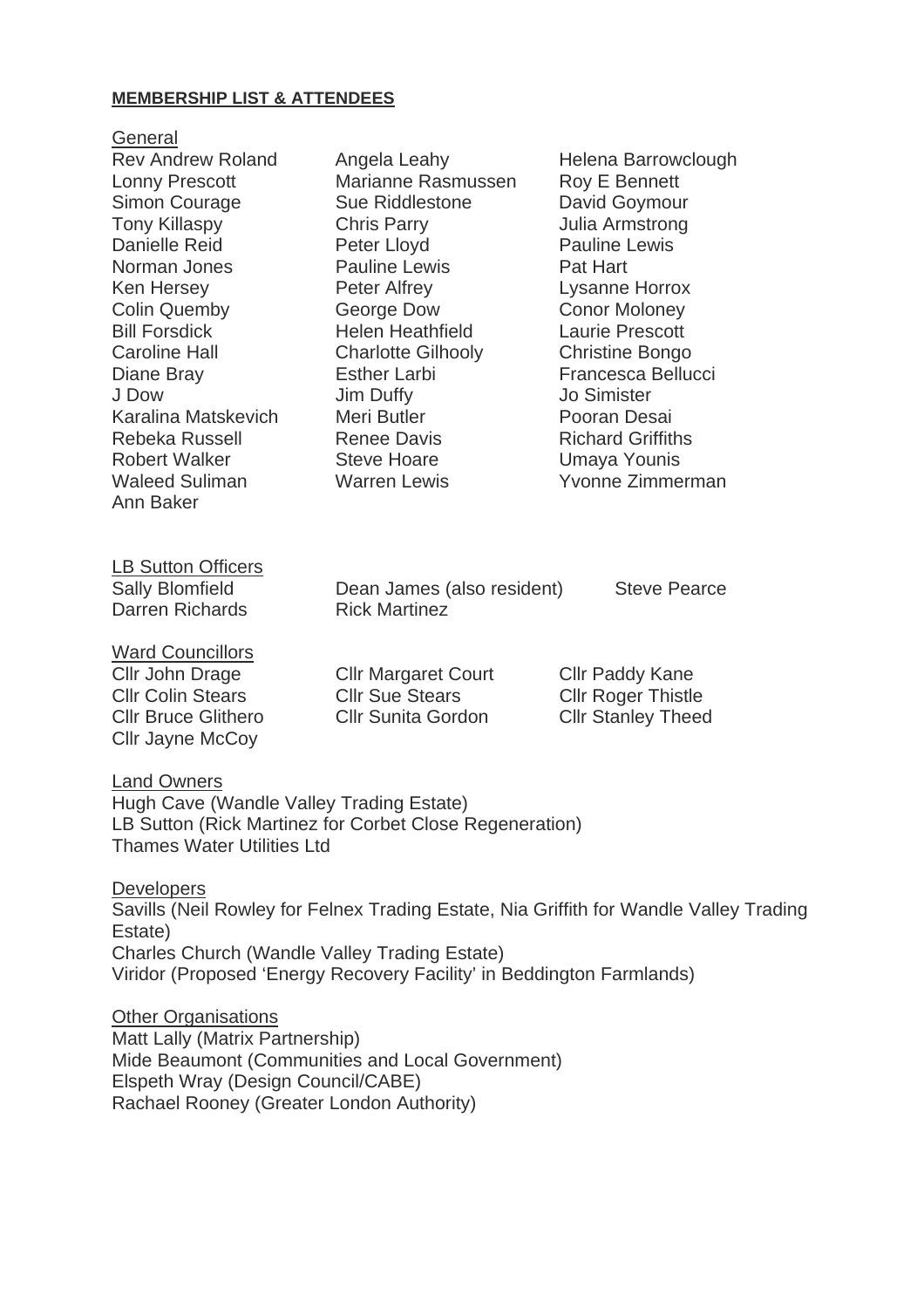# **JOB DESCRIPTIONS**

# **Chair**

Responsible for the overview and facilitation of the Hackbridge and Beddington Corner Neighbourhood Development Group (enabling the successful production of a neighbourhood plan).

Plan and Chair a monthly meeting of the Hackbridge and Beddington Corner NDG.

Facilitate the work of the sub-groups, ensuring momentum is maintained. Attend meetings to provide clarification and continuity across sub-groups. Provide regular updates to all while the sub-groups are undertaking specific tasks.

Maintain routine dialogue with **all** stakeholders, identified as follows:

- London Borough of Sutton
	- o Ward Councillors
	- o Strategic Planning and Projects
	- o Other relevant department representatives
- Department of Communities and Local Government
- BioRegional
- Local business community in Hackbridge
- Surgery
- Primary Schools
- Residents

Ensure membership of NDG continues to grow through regular community engagement, demonstrating that members are drawn from all areas of the neighbourhood.

# **Vice-Chair**

To support and assist the functions and role of the Chair.

As Treasurer to the NDG, to identify streams of funding to progress the aims of the NDG.

Act as Point of Contact with developers to build relationships & promote the objectives of the NDG with:

# Land Owners

- Thames Water Utilities Limited
- Wandle Valley Trading Estate
- London Borough of Sutton (Corbet Close & Land North of BedZed)
- Industrial/commercial land north of Hackbridge Station.

#### **Developers**

- Viridor Energy Recovery Facility,
- Centrale Development.
- Hugh Cave / Charles Church (Wandle Valley Trading Estate)
- Savills (on behalf of Schroders for Felnex Site)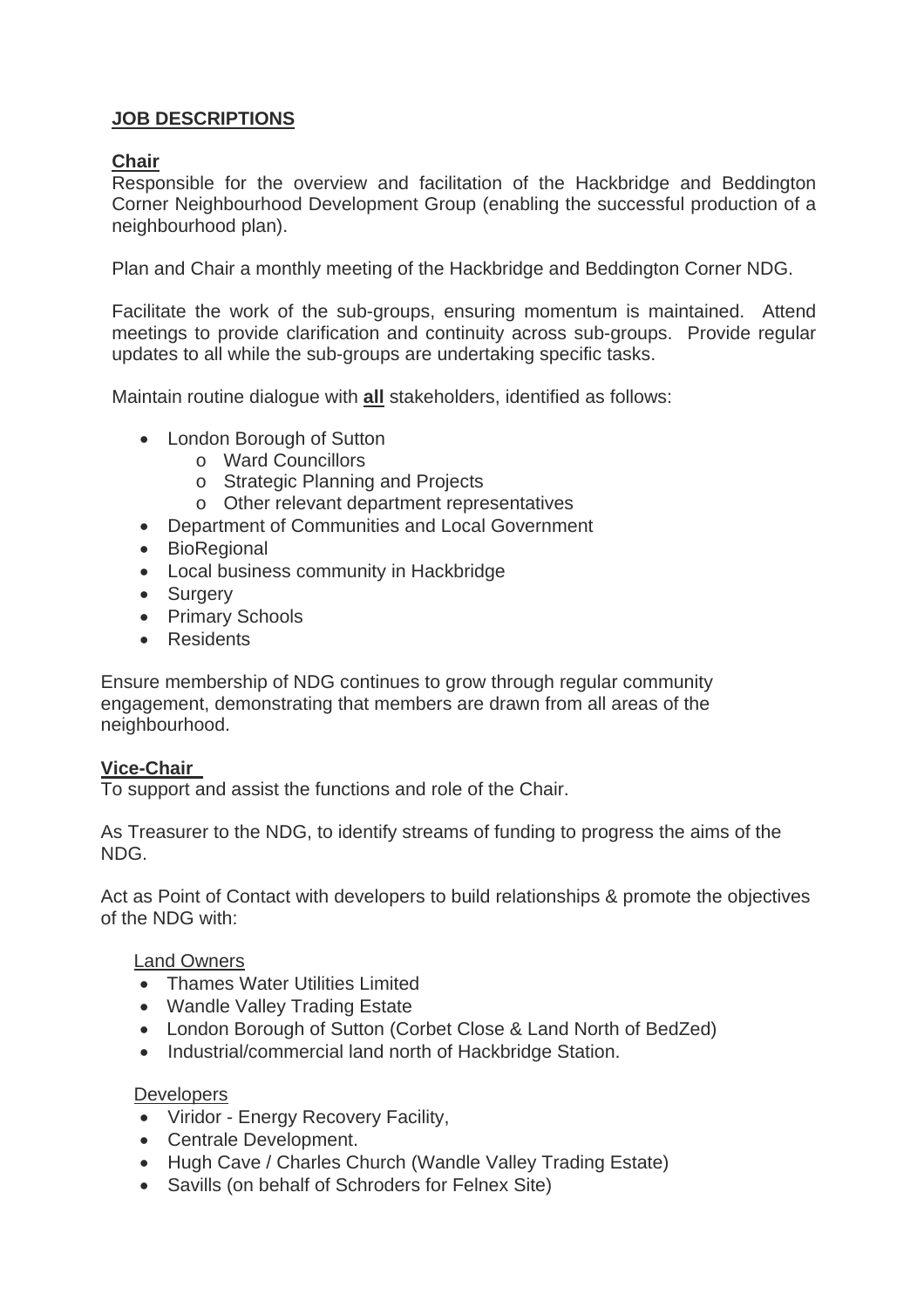**Interest Groups** 

- Wandle Valley Trust (Wandle Valley Regional Park)
- London Wildlife Trust
- Beddington Farmlands Bird Group

# **Secretary**

Provide secretarial support to record an accurate record of meetings, actions and to task members to effect such actions and report back.